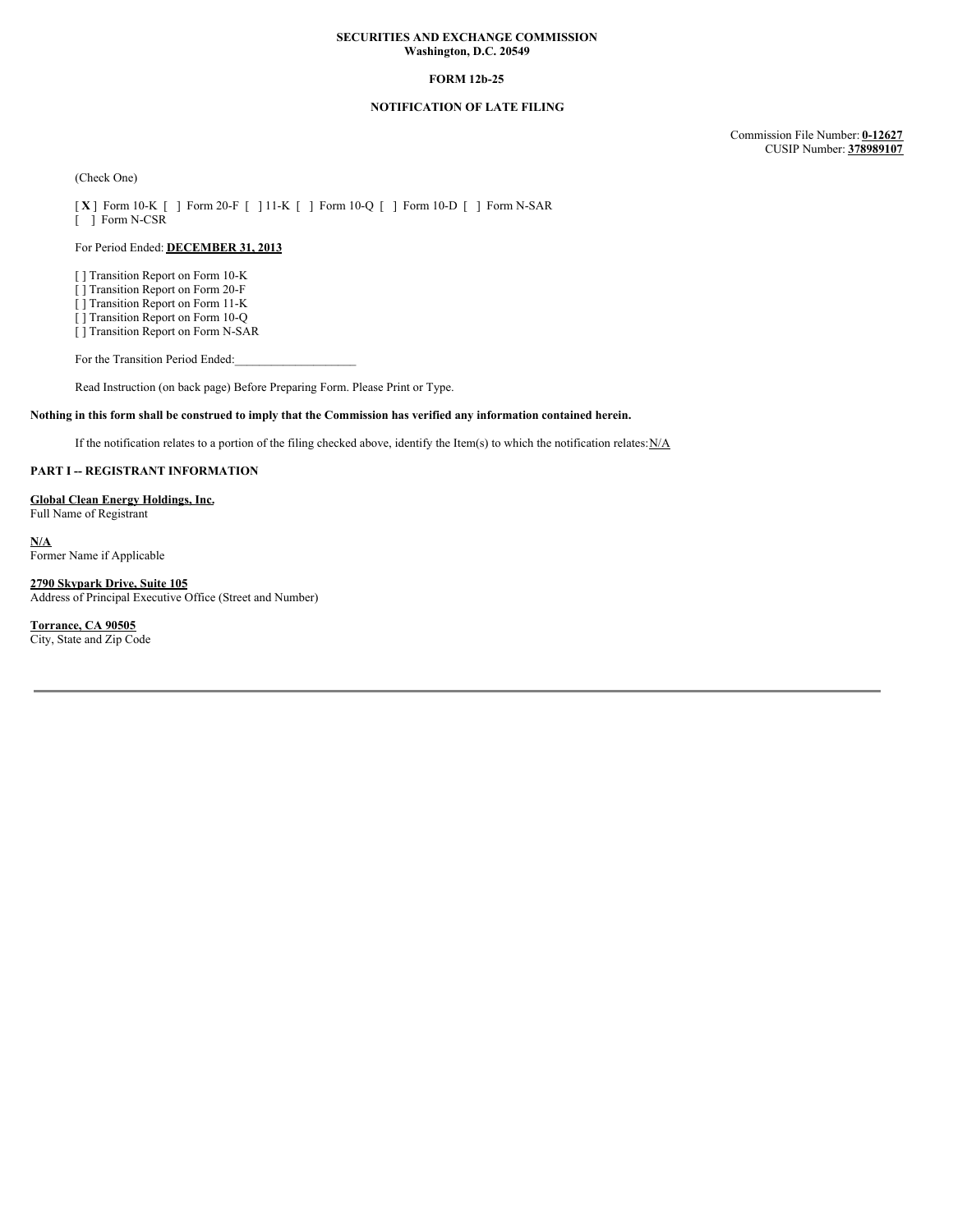## **PART II -- RULES 12b-25(b) AND (c)**

If the subject report could not be filed without unreasonable effort or expense and the registrant seeks relief pursuant to Rule 12b-25(b), the following should be completed. (Check box if appropriate)

- (a) The reasons described in reasonable detail in Part III of this form could not be eliminated without unreasonable effort or expense;
- [X] (b) The subject annual report, semi-annual report, transition report on Form 10-K, Form 20-F, Form 11-K, Form N-SAR, or Form N-CSR, or portion thereof, will be filed on or before the 15<sup>th</sup> calendar day following the prescribed due date; or the subject quarterly report or transition report on Form 10-Q or subject distribution report on Form 10-D, or portion thereof, will be filed on or before the fifth calendar day following the prescribed due date; and
	- (c) The accountant's statement or other exhibit required by Rule 12b-25(c) has been attached if applicable.

## **PART III NARRATIVE**

State below in reasonable detail the reasons why the Forms 10-K, 20-F, 11-K, Form 10-Q, 10-D, N-SAR, N-CSR, or the transition report or portion thereof could not be filed within the prescribed period. (Attach extra Sheets if Needed)

The Company's auditors have not completed its procedures to sign off on its audit opinion for the year ended December 31, 2013.

## **PART IV -- OTHER INFORMATION**

(1) Name and telephone number of person to contact in regard to this notification.

| Donna Reilly | (310)       | 641-4234 Ext. 7106 |
|--------------|-------------|--------------------|
| (Name)       | (Area Code) | (Telephone Number) |

(2) Have all other periodic reports required under Section 13 or 15(d) of the Securities Exchange Act of 1934 or Section 30 of the Investment Company Act of 1940 during the preceding 12 months (or for such shorter period that the registrant was required to file such reports) been filed? If the answer is no, identify report(s).

# [**X**] Yes [ ] No

(3) Is it anticipated that any significant change in results of operations from the corresponding period for the last fiscal year will be reflected the earnings statements to be included in the subject report or portion thereof?

#### [ ] Yes [**X**] No

If so: attach an explanation of the anticipated change, both narratively and quantitatively, and, if appropriate, state the reasons why a reasonable estimate of the results cannot be made.